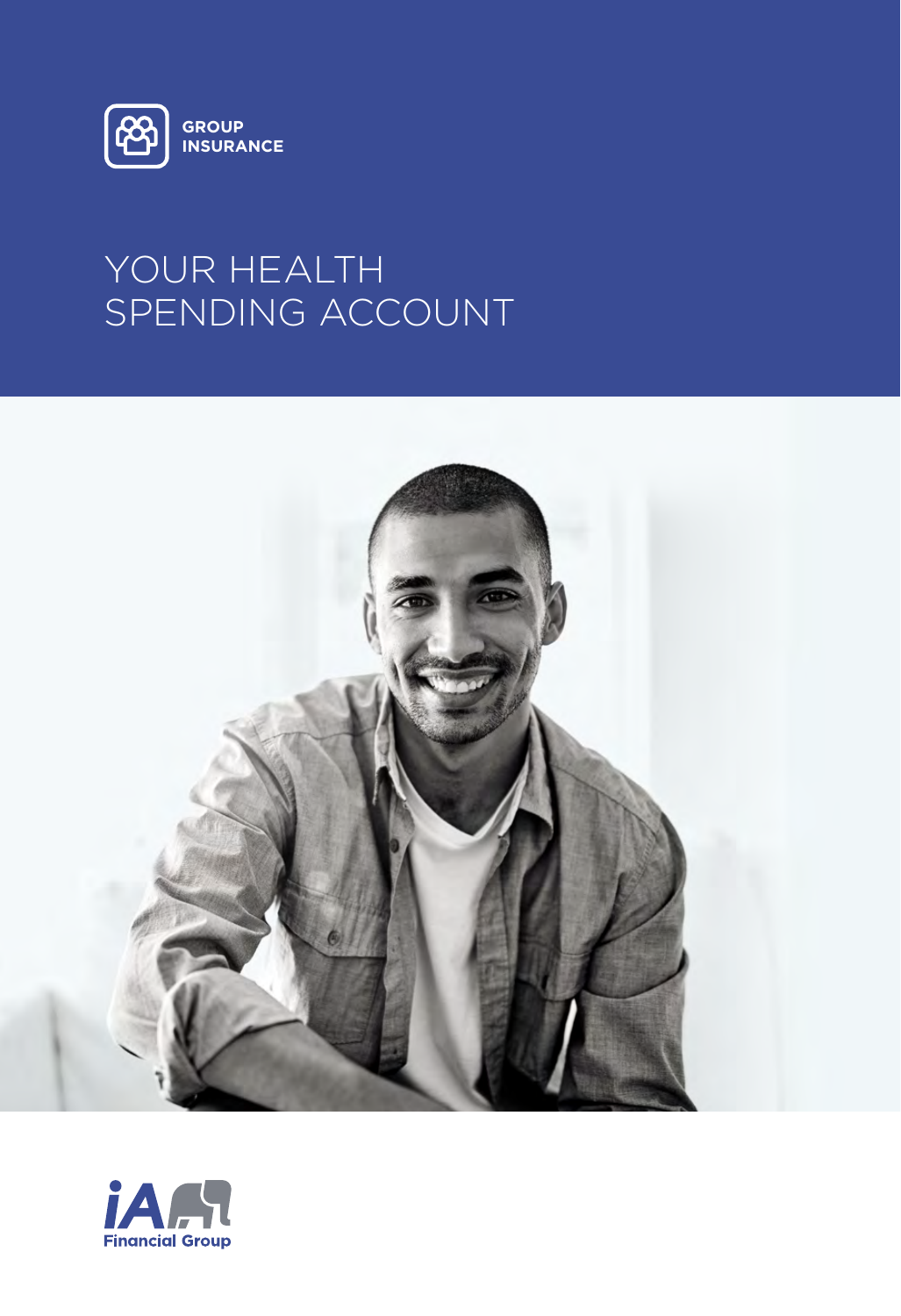# **Your health spending account**  (HSA)

The HSA can be used to pay for eligible medical and dental expenses that you would otherwise pay on your own. It works like a bank account: your account is credited with a dollar amount from which eligible expenses are deducted. As long as the balance is sufficient to cover a claim, eligible expenses are reimbursed to you, and your HSA is debited accordingly.

It works like a bank account.

# **How much credit in the HSA am I entitled to in the year I join the plan?**

The funds deposited into the HSA are pro-rated for full months of plan coverage in the year you join the plan.

#### **Whose claims are eligible?**

You can submit claims for eligible expenses incurred by yourself, your spouse or your dependent children, provided you claim a tax deduction for them in the year the expenses are incurred.

#### **What expenses are eligible?**

- Unpaid portions of expenses from regular health and dental plans such as deductibles, co-insurance amounts and amounts which exceed plan maximums
- Expenses not covered under any other benefit plan, whether group, provincial or private
- Expenses listed as eligible medical expenses in the Income Tax Act, its regulations and Interpretation Bulletins, as described in this brochure (subject to change as the Act is amended).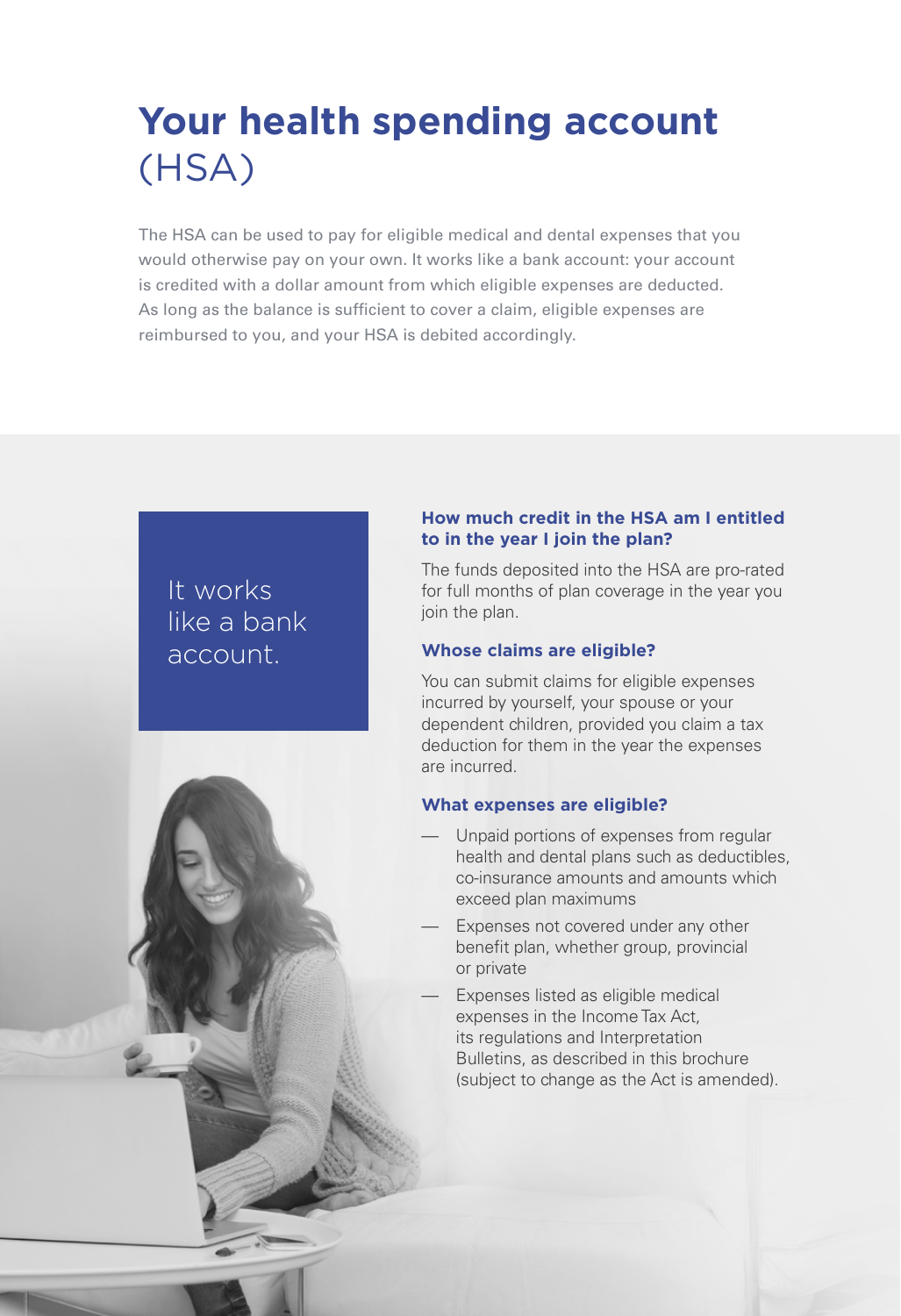## **Eligible medical expenses under the** *Income Tax Act*

#### **Payments to physicians, hospitals, etc.**

Amounts paid to physicians and some healthcare professionals, dentists, nurses, optometrists and public or licensed private hospitals for medical or dental services provided to an individual.

The healthcare professional must be authorized to practice as such according to the following laws:

- For a service rendered to an individual, the laws of the jurisdiction in which the services are rendered
- For a certificate issued to an individual, the laws of the jurisdiction in which the individual resides
- For a prescription issued to an individual, the laws of the jurisdiction in which the individual resides

## **Here is a list of other healthcare professionals authorized to practice in accordance with the** *Income Tax Act***:**

| Acupuncturist               | Massage therapist      | Psychoanalyst                                 |
|-----------------------------|------------------------|-----------------------------------------------|
| Chiropodist (or podiatrist) | Naturopath             | Psychologist                                  |
| Chiropractor                | Occupational therapist | Physiotherapist                               |
| Dental hygienist            | Optometrist            | Speech-language<br>pathologist or audiologist |
| Dietician                   | Osteopath              | Therapist                                     |

#### **Prevention, diagnostics and other treatments, drugs, pharmaceutical products and other preparations or substances**

- Amounts paid for drugs, pharmaceutical products and other preparations or substances (including birth control pills) that are prescribed by a physician or dentist and recorded by a pharmacist and used in the diagnosis, treatment or prevention of a disease, a medical condition, an abnormal physical state, or symptoms thereof, or in restoring, correcting or modifying an organic function
- Treatments in a hot tub or a whirlpool bath (treatment must be prescribed by a physician)
- Cost of laboratory, radiological and other diagnostic procedures or services as prescribed by a physician or dentist for maintaining health, preventing disease or assisting in the diagnosis or treatment of any injury, illness or disability
- Acupuncture treatments
- Insulin
- Oxygen
- Liver extract injection and vitamin B12 for pernicious anemia

#### **Dental care and removable dentures**

- Preventive, diagnostic, restorative, orthodontic and therapeutic care
- Cost for a removable denture prescribed and fitted by a dentist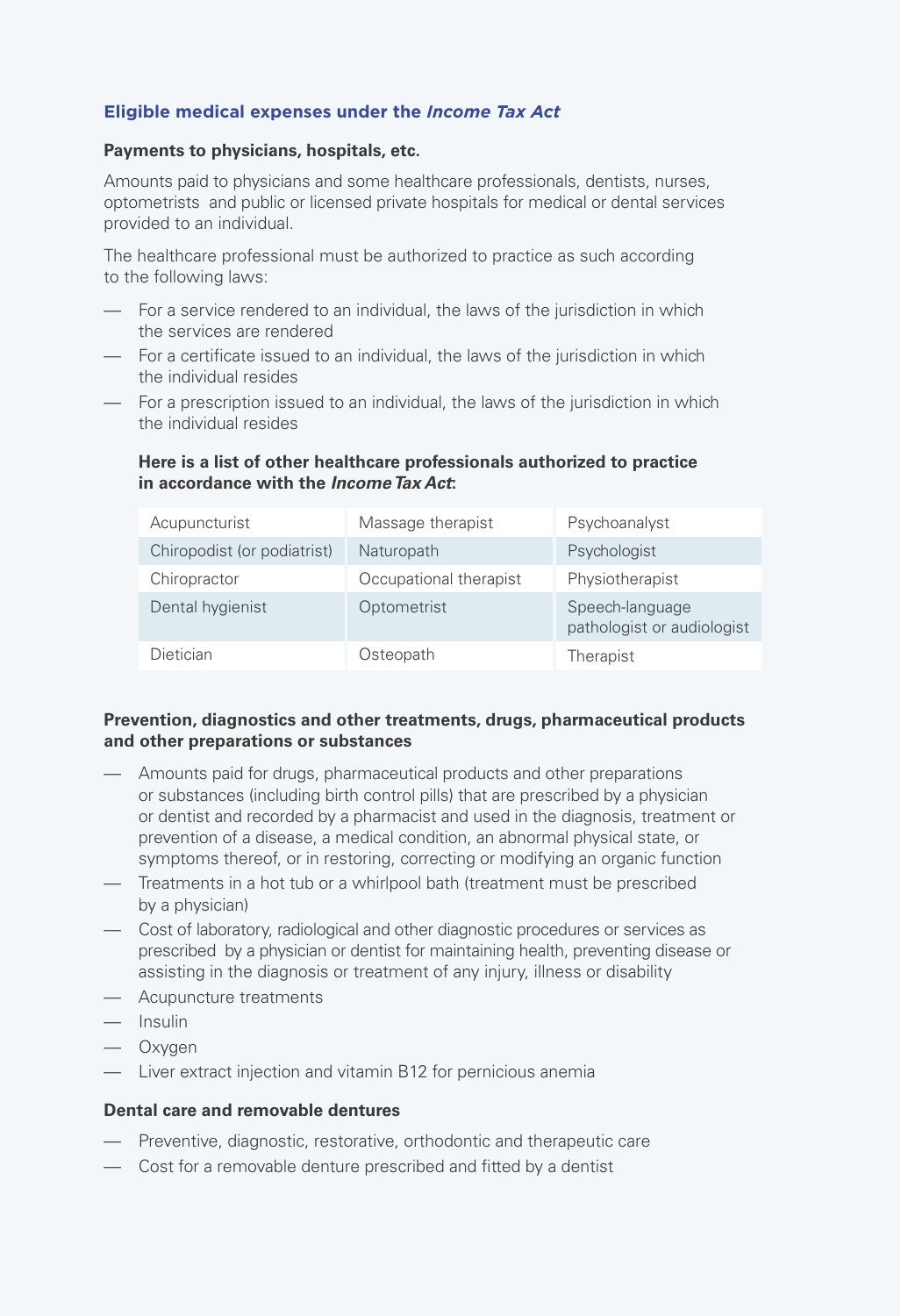#### **Other eligible expenses**

**Artificial limbs, aids and other devices and equipment (purchase, rental, maintenance, repairs and supplies needed)**

- Artificial limb
- Iron lung (including a portable chest respirator)
- Rocking bed for patients with poliomyelitis
- Wheelchair (including scooters and wheelmounted geriatric chairs)
- Crutches
- Spinal brace (including a spinal support)
- Brace for a limb
- Ileostomy or colostomy pad (including pouches and adhesives)
- Hernia truss
- Artificial eye
- Laryngeal speaking aid
- Hearing aid
- Artificial kidney machine (including other reasonable costs for the installation or the maintenance of the artificial kidney)
- Wig made to order for an individual who has suffered abnormal hair loss because of a disease, medical treatment or accident
- Needles or syringes for injections



- Device or equipment to pace or monitor the heart of an individual who suffers from heart disease
- Orthopedic shoe or boot or an insert for a shoe or boot made to order for an individual, on prescription, to overcome a physical disability
- Power-operated guided chair installation, designed to be used solely in a stairway
- Mechanical device or equipment to assist an individual to enter or leave a bathtub or shower or to get on or off a toilet
- Hospital bed, including any attachments to the bed prescribed for the patient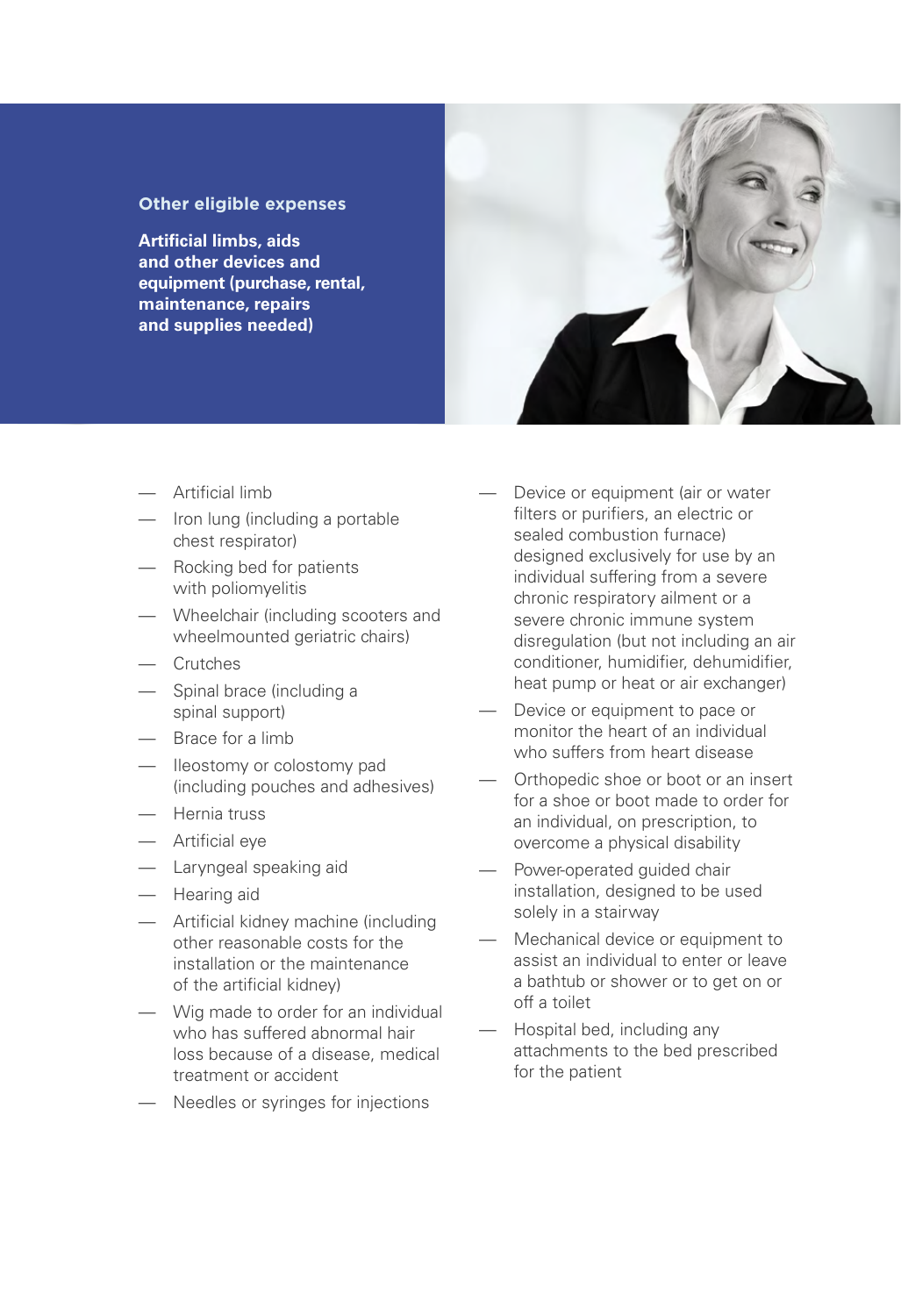- Cloth diapers, disposable briefs, catheters, catheter trays, tubing or other products required by the patient because of incontinence caused by illness, injury or affliction
- Device to assist in walking if an individual has mobility impairment
- External breast prosthesis required because of a mastectomy
- **Teletypewriter or similar device,** including a telephone ringing indicator, that enables an individual who is deaf or mute to make and receive telephone calls
- Optical scanner or similar device to enable an individual who is blind to read print
- Power-operated lift or transportation equipment exclusively for use by or for an individual who is disabled, to allow access to different areas of a building or to facilitate access to a vehicle or to place a wheelchair in or on a vehicle
- Device to enable an individual who has a mobility impairment to operate a vehicle
- Device or equipment, including a synthetic speech system, braille printer and large print-on-screen device, for use by an individual who is blind, to operate a computer
- Electronic speech synthesizer that enables an individual who is mute to communicate by using a portable keyboard
- Device to decode special television signals to permit the script of a program to be visually displayed
- Visual or vibratory signaling device, including a visual fire alarm indicator, for an individual who has hearing impairment
- Device designed to be attached to an infant diagnosed as being prone to Sudden Infant Death Syndrome, to sound an alarm if the infant ceases to breathe
- Infusion pump, including disposable peripherals, used to treat diabetes, or a device to enable an individual with diabetes to measure blood sugar level
- Electronic or computerized environment control system designed for the exclusive use of an individual with extensive and continuous mobility impairment
- Extremity pump or elastic support hose designed exclusively to relieve swelling caused by chronic lymphedema
- Inductive coupling osteogenesis stimulator for treating non-union of fractures or aiding in bone fusion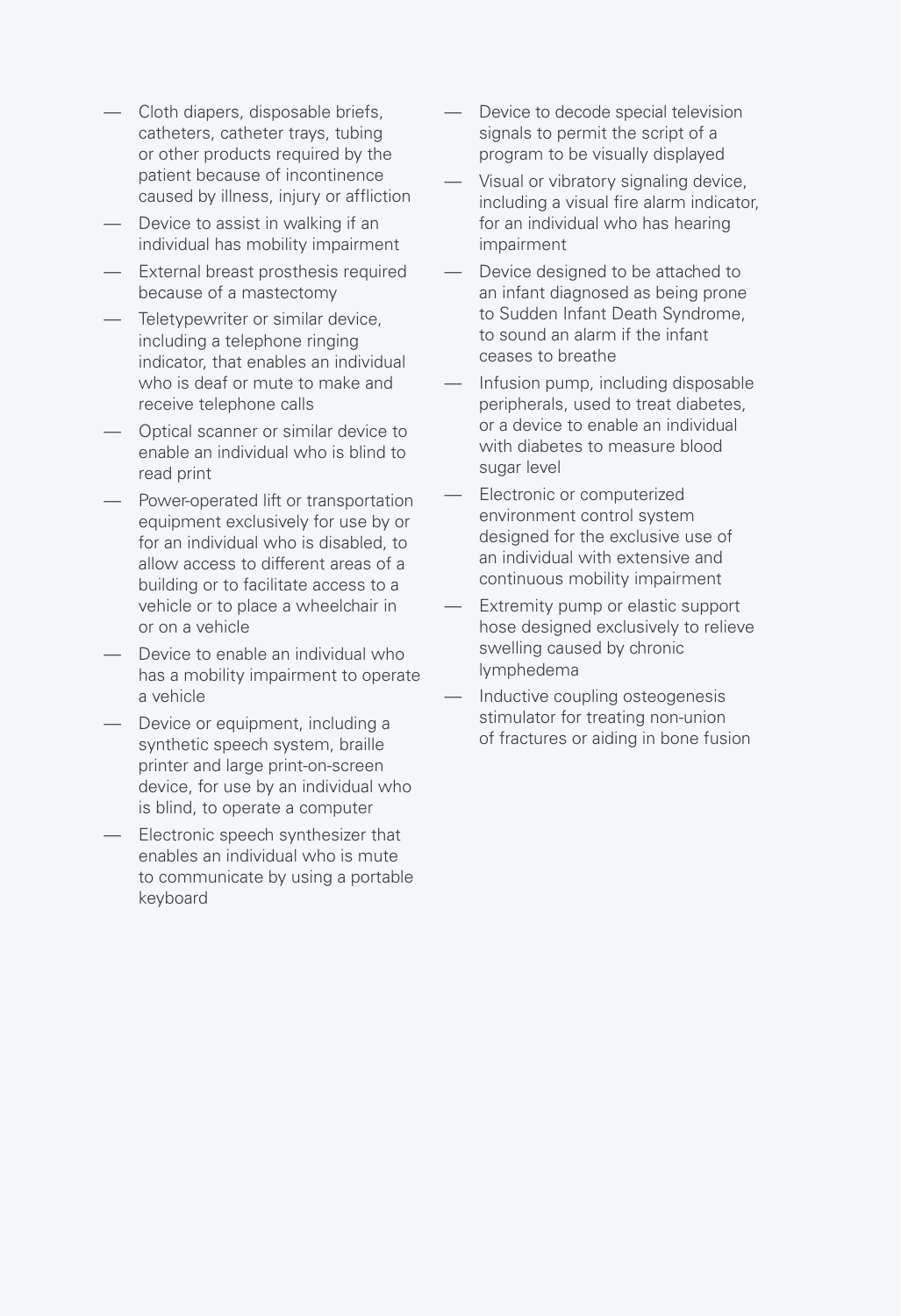## **Eyeglasses**

The cost of eyeglasses, contact lenses and laser eye surgery for the treatment or correction of a vision defect

## **Oxygen tents**

The cost of buying or renting an oxygen tent or other equipment necessary to administer oxygen for medical purposes (including the oxygen tanks)

## **Seeing-eye and hearing-ear dogs and other animals**

- The costs of acquiring and the care and maintenance (including food and veterinary care) of an animal paid for on behalf of a patient who is blind, profoundly deaf or who has a severe and prolonged impairment that markedly restricts the use of their arms or legs. The animal must be specially trained to assist a patient in coping with their impairment and the animal must be provided by a person or organization whose main activities consist in the training of animals for this purpose.
- The patient's reasonable travel expenses incurred for attendance, and reasonable board and lodging expenses incurred for such full-time attendance at a school, institution or other facility that trains people with the same kind of impairment to handle such animals, also qualify as medical expenses.

#### **Bone marrow or organ transplants**

- Reasonable expenses, including legal fees and insurance premiums, paid to locate a compatible bone marrow or organ transplant donor, and to arrange for the transplant.
- Reasonable travel, board and lodging expenses paid for the donor and the patient.

## **Renovations and alterations to a dwelling**

— For an individual who lacks normal physical development or who has severe and prolonged mobility impairment, reasonable expenses related to renovations or alterations to their dwelling to facilitate access to the dwelling or be mobile or functional within it.

For example:

- The purchase and installation of outdoor or indoor ramps where stairways impede the individual's mobility
- The widening of halls and doorways to allow the individual access to various rooms in the dwelling
- The lowering of kitchen or bathroom cabinets to allow the individual access to them

#### **Rehabilitative therapy**

Amounts paid for reasonable expenses related to rehabilitative therapy, including training in lip reading or sign language, incurred to adjust for the patient's hearing or speech loss.

#### **Care of individual with mental or physical impairment**

Remuneration paid for one full-time attendant for a patient who has a severe and prolonged mental or physical impairment as defined by the Income Tax Act, or the cost of full-time care in a nursing home for such a patient.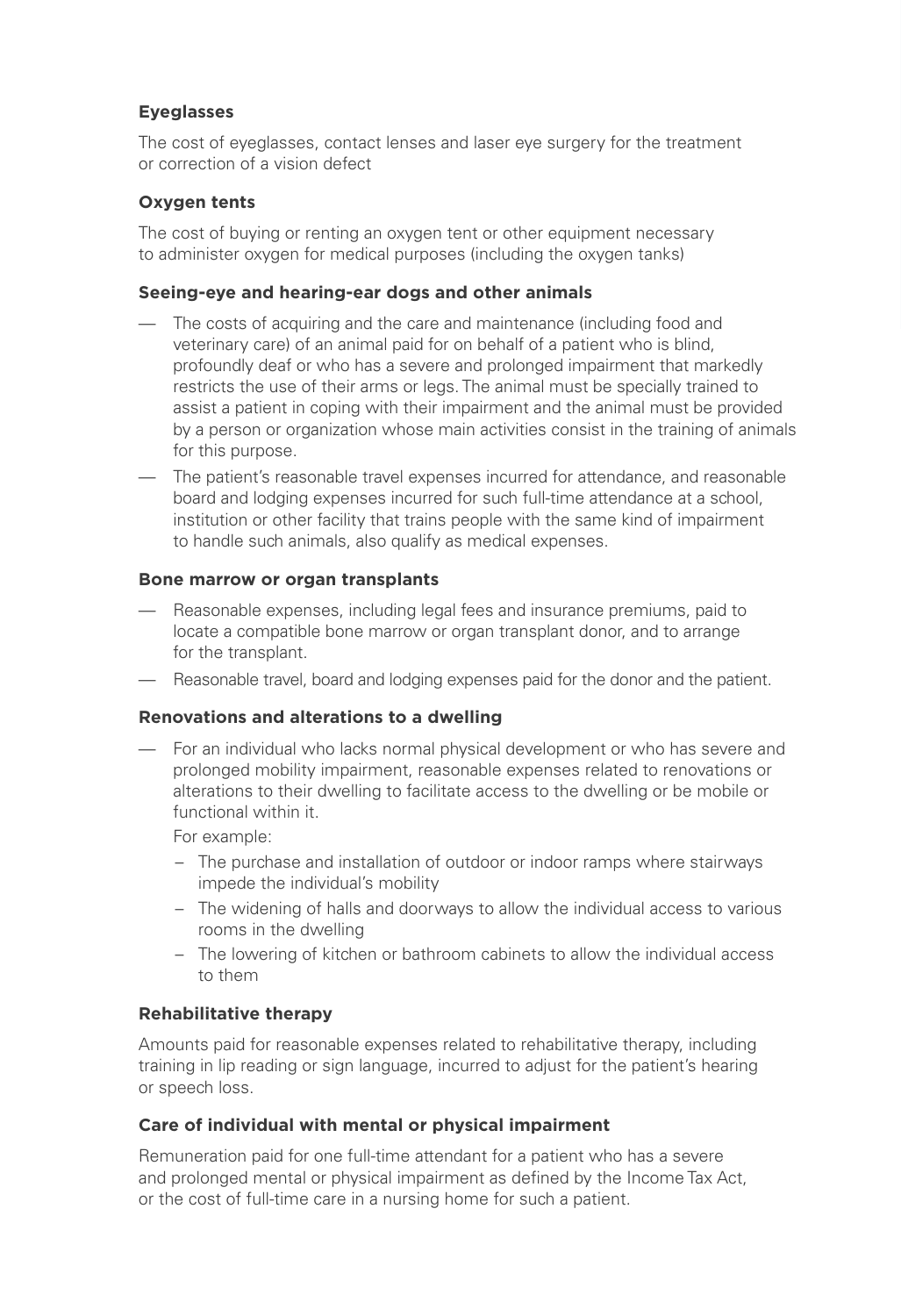

#### **Care in a self-contained domestic establishment**

Remuneration paid for a full-time attendant for a patient in a self-contained domestic establishment in which the patient lives. A medical practitioner must certify that, because of mental or physical infirmity, the patient is, and will likely continue for a prolonged period of indefinite duration to be, dependent on others for personal needs and care and, as a result, requires a full-time attendant.

#### **Care due to lack of normal mental capacity**

The cost of full-time care in a nursing home for a patient if the patient, due to lack of normal mental capacity, is and apparently will continue to be dependent upon others for personal needs and care. The certification of a medical practitioner is required to support this need.

#### **Care and training in an institution or a school**

The costs paid for the care and training of a person at a school, institution or other place when that person, by reason of a physical or mental impairment, requires the equipment, facilities or personnel specially provided at that facility. A qualified healthcare professional must certify that the individual's condition requires this care and training.

## **Transportation and travel expenses of the patient and accompanying individual**

- An amount paid for transportation of a patient by ambulance to or from a public or licensed private hospital
- An amount paid to a person engaged in the business of providing transportation services when the amount relates to transporting a patient between the locality where they live and a location which is at least 40 kilometers away, in order for the patient to receive medical services at that location, provided that:
	- Substantially equivalent medical services are unavailable within the patient's locality
	- The patient takes a reasonably direct travel route
	- It is reasonable, under the circumstances, for the patient to travel to that place for the medical services
- Other reasonable travel expenses, including meals and lodging expenses, for a patient (and an accompanying individual if the patient is unable to travel alone) to obtain medical services in a place that is at least 80 kilometers away from the locality where they live and provided that the conditions for transportation expenses (specified above) are satisfied